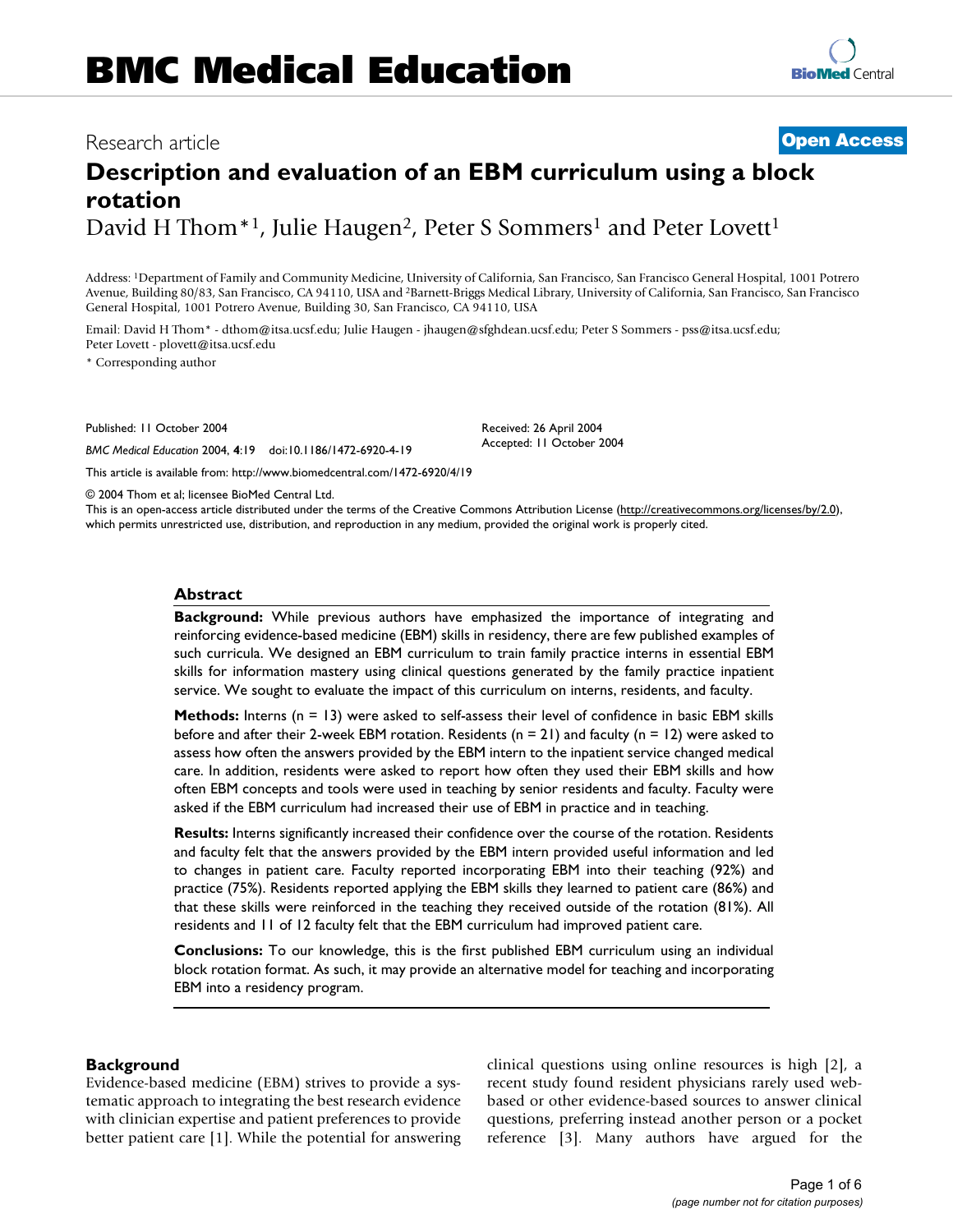importance of teaching EBM skills during residency training, and several have cited evidence to support the desirability of integrating EBM training with other aspects of the residency program [4-8]. Such a curriculum presents several challenges, including finding sufficient time to teach EBM skills to interns and developing ways to integrate and reinforce EBM among residents and faculty.

While there have been several studies of residency EBM curricula [4,9-11], none, to our knowledge, has operated in the framework of an intern block rotation. In this paper we describe an EBM curriculum based on an individual block rotation and designed to integrate and reinforce EBM skills throughout the residency program; we also report on its evaluation by interns, residents and faculty.

## **Methods**

## *Setting*

The UCSF family practice residency program is based at San Francisco General Hospital (SFGH), a large county hospital serving the urban poor. The program runs a busy family practice inpatient service (at SFGH) as well as the Family Health Center, an outpatient clinic that includes both continuity practices and acute care services. Within this setting, we formulated 3 primary goals for our EBM curriculum: (1) to teach interns basic EBM concepts and skills; (2) to disseminate and reinforce EBM skills to second and third year residents and faculty; and (3) to apply EBM to the care of patients. This study was approved by the UCSF Committee on Human Research.

## *Curriculum*

The EBM curriculum for UCSF family practice residents began, in its current form, summer of 2001. The core of the curriculum is a 2-week, individual EBM rotation for interns. In contrast to the usual format of multiple lectures or learning modules scattered throughout residency, the two-week individual block format provides for a concentrated time in which to learn EBM. It also allows tailoring of the rotation to fit the residents' backgrounds and interests. During each of the two weeks, residents have 3 halfday clinics, with the remainder of the time available for EBM. The EBM portion of the rotation fulfills the ACGME requirements for resident research and scholarly activity.

The rotation begins with a meeting with the EBM faculty Director (DT) during which the structure and goals of the rotation are communicated, the intern's knowledge and experience related to EBM are assessed by review of his or her experience and by a pre-rotation test of EBM skills and knowledge (described below). Interns receive reference materials [1,12] and a binder including detailed instructions for the rotation and key articles. The intern, together with the rotation faculty director (DT) and the medical librarian co-director (JH), attends family practice inpatient service rounds to obtain one or two clinical questions directly bearing on the care of one or two patients. With faculty guidance, questions are then formatted into the standard EBM structure identified by the acronym PICO (for patient/problem, intervention, comparison, and <u>o</u>utcome). The entire process generally takes 5 to 10 minutes and includes modeling of how to formulate an appropriate 'answerable' question by senior residents and the inpatient attending faculty. The question(s) generated are then used by the librarian Co-director as material for a tutorial on developing search strategies and using highquality web-based EBM resources. The emphasis of the tutorial is to introduce the intern to the concept of information mastery [5]. An initial assessment of the intern's searching experiences and use of EBM resources helps to tailor the tutorial session. In the tutorial, the intern is introduced to essential EBM concepts, including clinical question development, levels of evidence search strategies, and appraisal techniques [13], and learns to translate the 'answerable' clinical question into a 'searchable' one. Based on the type of clinical question, the intern reviews the possible levels of evidence and study designs and formulates a valid search strategy. As the intern searches for the evidence, the medical librarian provides input into alternative search strategies and information resources. The results of this and any subsequent searches are discussed with the faculty EBM Director and a 1-page response is developed in the form of a critically appraised topic or CAT [1]. Each CAT is structured to include the 'clinical bottom line' answer to the question; the clinical scenario that generated the questions; a summary of the evidence; a critical appraisal of the evidence; and citations. Results are presented to and discussed with the inpatient team. CATs are stored at the EBM website for future reference by residents and faculty [14].

During the first week, the intern completes a web-based EBM tutorial [15] which covers critical evaluation of articles about diagnosis, therapy, prognosis, meta-analysis and decision making, and how to ask clinical questions. In the second week the intern receives another 1 or 2 clinical questions from the inpatient service which are searched and answered as above. The intern also prepares and presents a journal club, which is attended by faculty, residents and medical students. A research article is selected by the intern (with guidance from the EBM Director), which could potentially change a primary care practice around a clinical question. The article is critically reviewed using an EBM approach [1,12], presented and discussed by the group.

During the initial 3 months of the curriculum, interns completed a written test of their EBM skills and knowledge before and immediately following the rotation. The tests were adapted, with permission, from a similar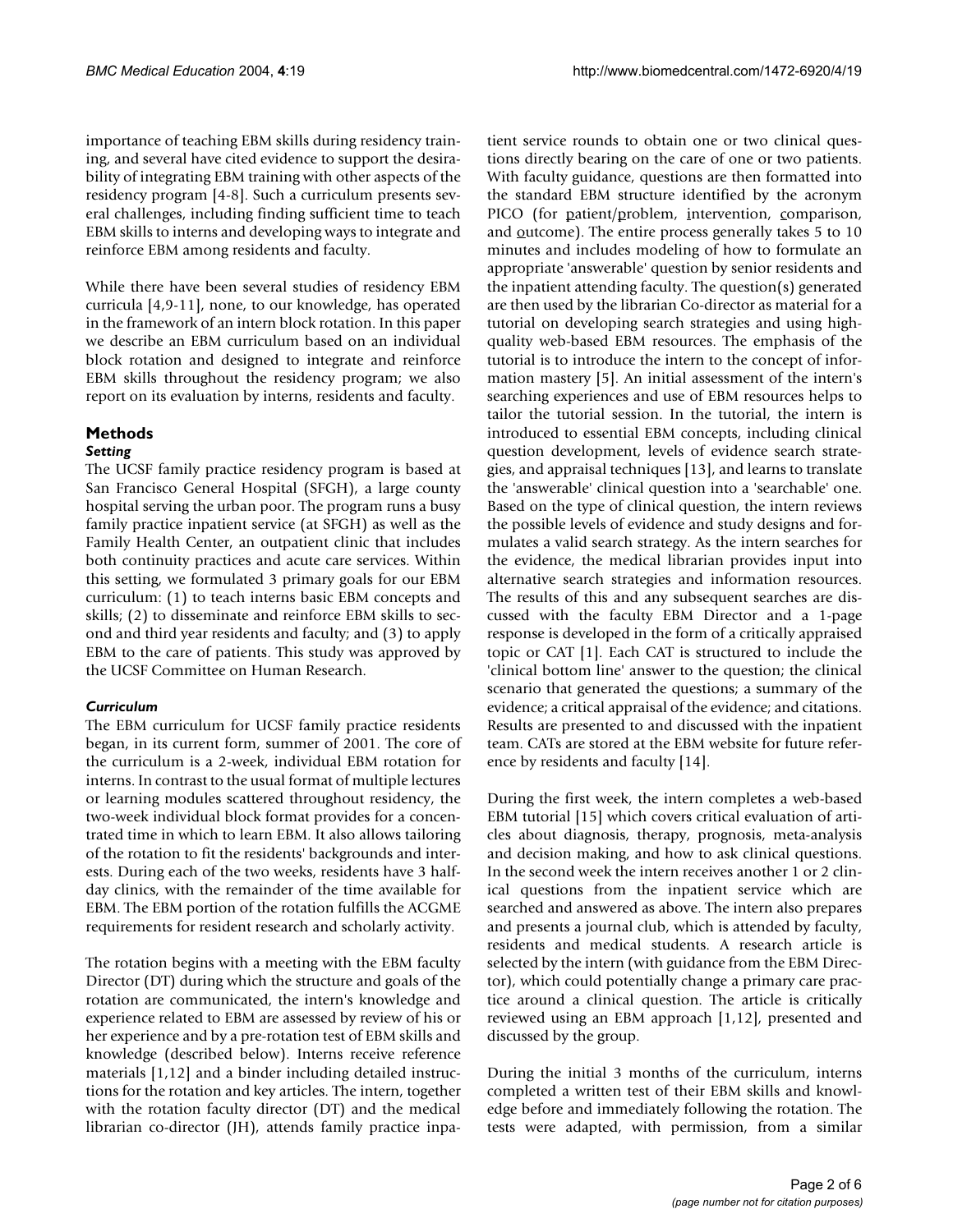instrument developed by Sean Schafer, MD and Katie Ramos, PhD at the University of California Fresno Family Practice Residency Program [16]. Scores improved postrotation in all 3 areas tested: EBM terms and concepts 81% to 97%; quantitative skills 51% to 80%; question formulation and searching 71% to 92%, with the total score increasing from 63% to 87%.

As others have noted, progress in the use of EBM depends on the availability of information support services to resident and faculty at the point of patient care [17]. In conjunction with our EBM rotation we have also improved support for residents and faculty searching for evidencebased answers to clinical questions, through the development of our EBM-filtered information support website [15], access to a librarian information specialist (JH), and provision of PDAs to our interns who did not have their own.

We estimate that training 13 interns per year requires approximately 70 hours of librarian time and 200 hours of the faculty Director's time. In the event that the medical librarian Co-Director (JH) is not available, the faculty Director (DT) provides coverage for this portion of the rotation. Absence of the faculty Director for one or two days can usually be covered by schedule modifications and communication by telephone and e-mail. An extended absence of the faculty Director requires another faculty member assuming supervisory responsibility.

## *Evaluation*

We evaluated our EBM curriculum with respect to our 3 primary goals using pre- and post-rotation questionnaires (completed by each EBM intern) and by a survey of family practice residents and faculty.

The EBM intern questionnaires consisted of pre- and postrotation self-assessments of confidence in EBM knowledge and skills (Goal 1). Self-confidence in EBM knowledge and skills was assessed by asking the intern to rate his or her level of comfort from 1 = very uncomfortable to 5 = very comfortable for (1) MEDLINE searching to answer a clinical question; (2) use of Web-based EBM resources to answer a clinical question; and (3) use of EBM principles to critically evaluate articles. At the end of the rotation interns were asked to identify the most useful and least useful aspects of the rotation and what could make the rotation better. In addition, residents completed and returned to the Residency Coordinator a standard evaluation of the rotation.

We evaluated the dissemination and reinforcement of EBM skills and knowledge to residents and faculty (Goal 2) and the application of EBM to patient care (Goal 3) by surveying residents (all of whom had previously completed the EBM rotation as interns) and faculty. These surveys were distributed and collected by a program assistant. Surveys were labeled with a code number for each resident and faculty and results were reported in aggregate to provide anonymity. The resident survey asked "How frequently have you continued to apply EBM concepts and tools from the rotation to answer clinical questions?" and "How frequently have EBM concepts and tools been reinforced via teaching by faculty or senior residents?" For both questions, response options were 1 = never, 2 = seldom (less than once per month on average); 3 = occasionally (1 to 3 times per month on average);  $4 =$  often (1 or 2 times a week on average); and  $5 =$  frequently (3 or more times per week on average). For faculty and residents who had had a clinical question answered by the EBM intern on the inpatient service were asked. "How often did the EBM answer provide useful information?" and "How often did the answer change your management of a patient?" For both questions, response options were 1 = less than 25% of the time;  $2 = 25%$  to 75% of the time; and 3 = more than 75% of the time. Finally, all faculty and residents were asked if they believed that "the presence of the EBM rotation improves the quality of patient care within the family practice residency program."

## **Results**

During the period from July 1, 2001 to September 30, 2003, 30 EBM interns presented 30 journal clubs and generated 74 CATs in response to questions from the inpatient service. Journal club presentations and CATS are electronically archived and make accessible via the residency website [14]. Interns rated their experience during the rotation a median of 7 (superior) on a scale from 1 to 9. Written comments were also elicited and showed that one-on-one meetings with the EBM faculty (DH and JH) and exposure to web-based EBM resources were consistently valued. The only areas suggested for improvement were (1) to drop written material that repeated content of website tutorial (which we did) and (2) to have back-up EMB questions in the event that an appropriate question cannot be generated by the inpatient service (we have used this option only rarely). As shown in Table [1,](#page-3-0) residents' confidence in their level of EBM knowledge and skills significantly increased from prior to the rotation in all 3 areas assessed (Goal 1).

Surveys to evaluate goals 2 and 3 were completed by 21 of 25 residents (response rate of 84%) and 12 of 13 faculty (response rate or 92%). As seen in Table [2](#page-3-1), 86% of residents reported that they have continued to apply EBM concepts and tools learned in the rotation to clinical questions at least occasionally and 81% reported having had EBM concepts and tools reinforced occasionally or often by faculty or senior residents. Eleven of the 12 faculty (92%) agreed that the EBM curriculum had increased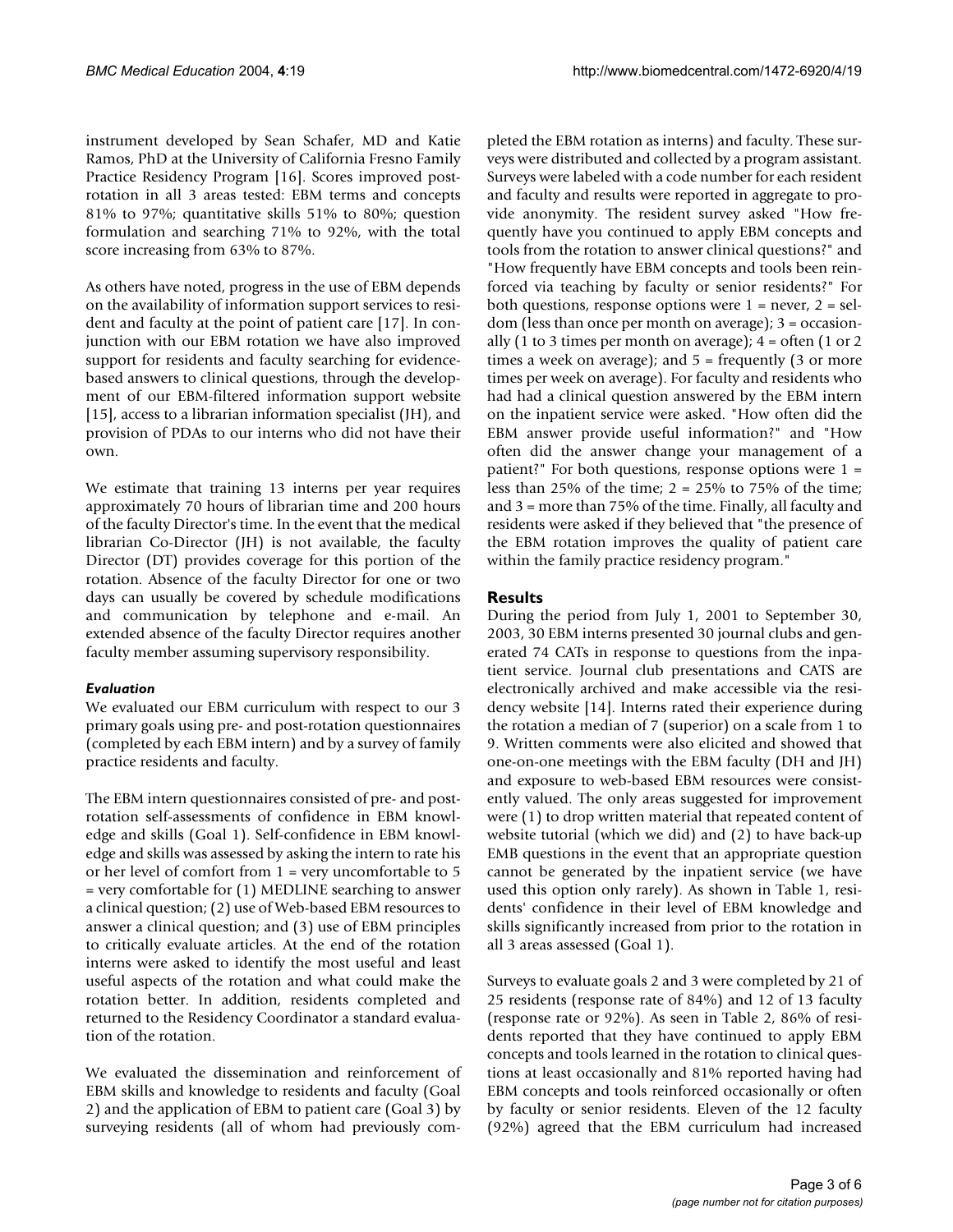|                                                         |      | Mean Pre-Rotation Score Mean Post-Rotation Score | <b>Difference</b> | P-value |
|---------------------------------------------------------|------|--------------------------------------------------|-------------------|---------|
| Use of PubMed/Medline                                   | 4.11 | 4.78                                             | $+0.67$           | 5.01    |
| Use of other Web-based EBM<br>resources                 | 2.74 | 4.67                                             | $+1.93$           | 5001    |
| Use of EBM tools and<br>principles (critical appraisal) | 2.58 | 4.44                                             | $+1.86$           | 5001    |
| Mean confidence score                                   | 3.14 | 4.63                                             | $+1.39$           | 5001    |

<span id="page-3-0"></span>**Table 1: Comparison of interns' confidence\* in EBM skills pre- and post-rotation (n = 10)**

\* Assessed from  $1 =$  very uncomfortable to  $5 =$  very comfortable

<span id="page-3-1"></span>**Table 2: Residents' report of how often they applied EBM concepts and tools to patient care, and how often EBM concepts and tools are reinforced by senior residents and faculty (n = 21)**

| Item                    |      |       | Never Seldom (< 1/month) Occasionally (1 to 3 times/month) Often (1 to 2 times/week) Frequently ( $\geq$ 3 times/week) |       |       |
|-------------------------|------|-------|------------------------------------------------------------------------------------------------------------------------|-------|-------|
| Applied to patient care | N(%) | N(%)  | N(%)                                                                                                                   | N(%)  | N(%)  |
| Reinforced by senior    | 0(0) | 3(14) | 7(33)                                                                                                                  | 8(38) | 3(14) |
| residents and faculty   | 0(0) | 4(19) | 12(57)                                                                                                                 | 5(24) | 0(0)  |

their use of EBM concepts and tools in teaching and 75% felt that the curriculum had increased their use of EBM concepts and tools in their own clinical practice.

As shown in Table [3](#page-4-0), most residents and inpatient attending faculty felt that the EBM answer to the inpatient clinical question provided useful information 25% to 75% of the time. Only 1 resident (and none of the faculty) reported the EBM answer provided useful information less than 25% of the time. The majority of the residents (65%) and faculty (83%) reported that the information led to a change in patient management 25% to 75% of the time, with the remainder reporting a change in management less than 25% of the time. All residents and 11 of the 12 faculty (92%) agreed that the EBM rotation had improved the quality of patient care within the residency program.

## **Discussion**

While the above findings support the acceptance and perceived utility of our EBM program, they do not provide a formal measure of its effectiveness. Changes in resident knowledge, skills and confident were measured over a short period of time. The frequency of reinforcement of EBM and the impact of EBM on clinical care was by resident and faculty report and may have been biased. No attempt was made to observe changes in physician behaviors or patient outcomes. There were no measures of EBM use prior to the introduction of the EBM rotation and no comparison group was available. It is therefore not possible to objectively determine to what degree current levels of awareness and utilization of EBM are the result of the rotation. It is also not possible to separate out the effects of the 2-week EBM rotation from the adjunct changes of establishing a medical information website or promoting the use of PDAs, except to the extent that the questions asked specifically about the 2-week EBM rotation.

Our block EBM rotation differs substantially from the approaches reported in previous studies [9,11,16] in that it utilizes a concentrated, individual experience that combines formal learning (via tutorials and a web-based course) with immediate application of EBM to answer an important clinical questions for individual patients – the target goal for EBM training. An advantage of our approach is the ability to tailor the curriculum to the background and needs of each intern and to provide interns with dedicated time during which they can rapidly acquire EBM knowledge and skills and apply them to "real time" clinical questions under the supervision of a faculty member and a librarian information specialist. We believe that our curriculum could be implemented by any faculty member with a working knowledge of EBM. The website tutorial [15] provides the core didactic portion for the rotation. Moreover, directing the rotation naturally increases the experience and expertise of the faculty member involved.

Interns reported greater confidence in their search skills after the two week rotation. Two randomized controlled trials and a controlled before-after study have demonstrated benefits of training in electronic search skills [17-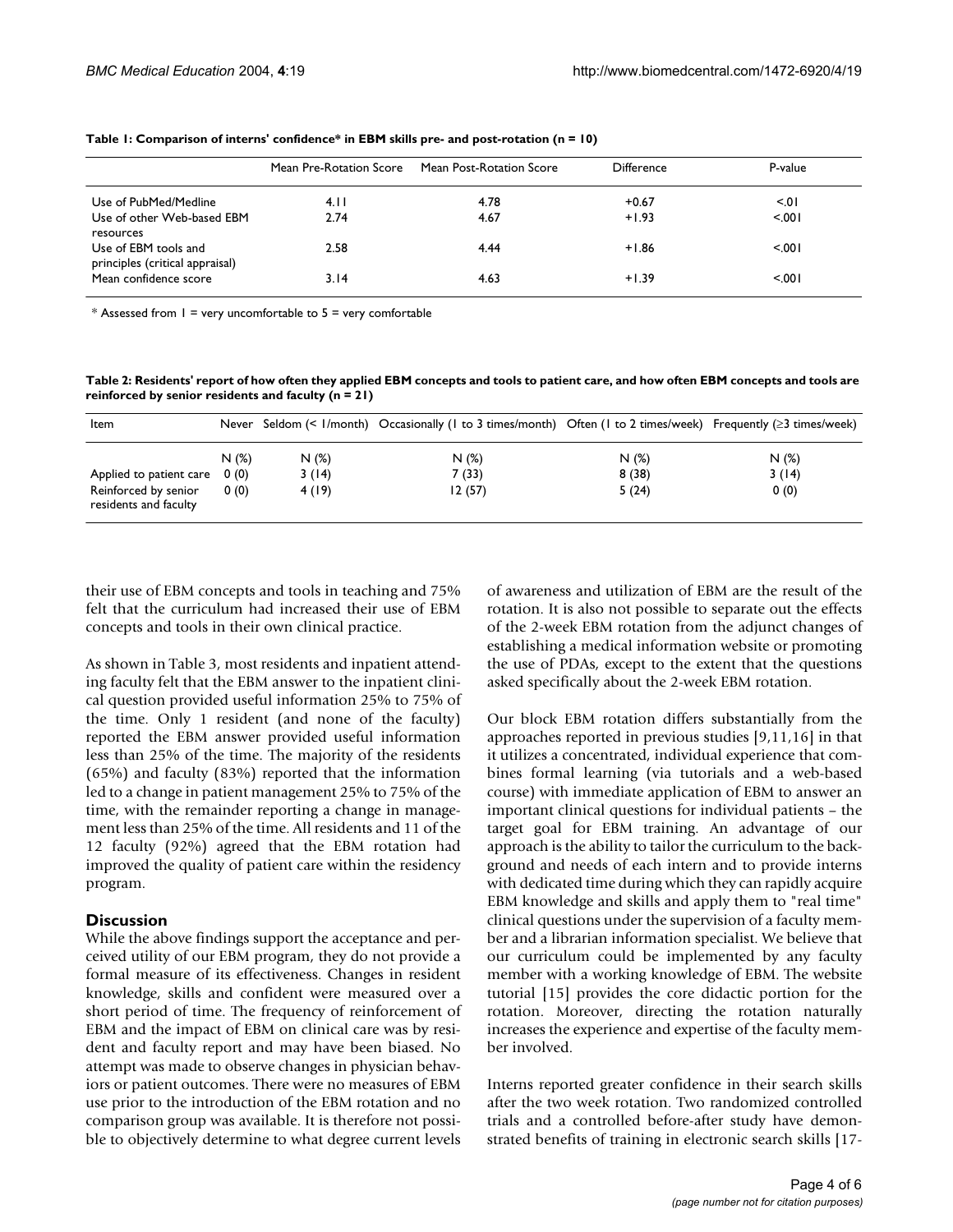| ltem                                         | Residents ( $n = 20$ *) |            |        | Faculty ( $n = 6$ **) |            |       |
|----------------------------------------------|-------------------------|------------|--------|-----------------------|------------|-------|
|                                              | < 25%                   | 25% to 75% | >75%   | < 25%                 | 25% to 75% | >75%  |
|                                              | N(%)                    | N(%)       | N(%)   | N(%)                  | N(%)       | N(%)  |
| Provided useful information                  | l (5)                   | 12(60)     | 7 (35) | 0(0)                  | 3(50)      | 3(50) |
| Led to a change<br>management of the patient | 7 (35)                  | 13(65)     | 0(0)   | (17)                  | 5(83)      | 0(0)  |

<span id="page-4-0"></span>**Table 3: Percent of time that the answer to EBM question provided useful information or led to a change in patient management on the Family Practice Inpatient Service**

\* One Resident, who joined in the second year, had not been on the inpatient service during a time when an EBM intern was present.

 $**$  Answered by the 6 faculty members who attend on the inpatient service.

19]. Interns also reported significantly greater confidence in their ability to apply EBM knowledge and principals in critical appraisal. This is consistent with previous studies that have found training improves critical appraisal skills for residents and practicing physicians [20].

One study that evaluated the impact of a 1-month pilot program to use EBM methods on an inpatient service, reported results roughly similar to ours [21]. Our curriculum also includes the archiving of EBM answers in a standardized format for future reference by residents and faculty. While our study did not include an evaluation of the usefulness of the archived EBM answers generated by the rotation, archiving EBM answers for web-based access has been shown to provide a useful resource for resident physicians in an internal medicine residency program [22].

Previous studies have found only small increases in residents' knowledge and skills from journal clubs alone, leading to the suggestion that journal clubs should be used as a component of EBM training rather then being 'stand alone' activities [6-8]. While we did not attempt to evaluate the effects of the journal club per se, including it as a component of our EBM curriculum is concordant with this suggestion.

Other investigators have reported educational interventions aimed at improving faculty knowledge and skills in medical informatics and EBM. One study reported increases in faculty self-rating of EBM skills following an intervention consisting of 2 half-day workshops and substantial amount of individual mentoring [23]. We found that faculty reported our EBM rotation has increased their use of EBM in their clinical practice, as well as their teaching of EBM; this was echoed by residents. While it is difficult to compare the two studies, our findings suggest that integrating EBM into the residency via resident training may improve faculty application of EBM to clinical care and in their teaching, and may be a cost-effective way to reinforce faculty EBM skills.

Our EBM curriculum, based on an individual 2-week EBM rotation in the first year, appears to be successful in increasing resident's EBM skills and confidence. In addition, resident and faculty both perceive EBM as being incorporated and reinforced beyond the rotation, and that the presence of EBM in the residency improves the quality of patient care. We hope that our experience provides a useful model for teaching and integrating EBM into a busy, resource-limited, family practice residency.

## **Competing interests**

The authors declare that they have no competing interests.

## **Authors' contributions**

All authors participated in the development of the curriculum. DT conceived of and conducted the evaluation. JH and PSS reviewed the survey instrument. JH and PSS reviewed and suggested changes to the paper. JH drafted the subsection describing the teaching the use of electronic. All authors have read and approved the final manuscript.

## **Acknowledgements**

The authors would like to acknowledge Juliana Fung for her assistance in the preparation of this manuscript.

## **References**

- 1. Sackett DL, Straus SE, Richardson WS, Rosenberg W, Haynes RB: **Evidence-Based Medicine: How to Practice and Teach EBM.** second edition. New York: Churchill Livingston; 2000.
- 2. Schwartz K, Northrup J, Israel N, Crowell K, Lauder N, Neale AV: **[Use of on-line evidence-based resources at the point of care.](http://www.ncbi.nlm.nih.gov/entrez/query.fcgi?cmd=Retrieve&db=PubMed&dopt=Abstract&list_uids=12729308)** *Fam Med* 2003, **35:**251-6.
- 3. Ramos K, Linscheid R, Schafer S: **[Real-time information-seeking](http://www.ncbi.nlm.nih.gov/entrez/query.fcgi?cmd=Retrieve&db=PubMed&dopt=Abstract&list_uids=12729309) [behavior of residency physicians.](http://www.ncbi.nlm.nih.gov/entrez/query.fcgi?cmd=Retrieve&db=PubMed&dopt=Abstract&list_uids=12729309)** *Fam Med* 2003, **35:**257-60.
- 4. Smith CA, Ganschow PS, Reilly BM, Evans AT, McNutt RA, Osei A, Saquib M, Surabhi S, Yadav S: **[Teaching residents evidence-based](http://www.ncbi.nlm.nih.gov/entrez/query.fcgi?cmd=Retrieve&db=PubMed&dopt=Abstract&list_uids=11089714) [medicine skills: a controlled trial of effectiveness and assess](http://www.ncbi.nlm.nih.gov/entrez/query.fcgi?cmd=Retrieve&db=PubMed&dopt=Abstract&list_uids=11089714)[ment of durability.](http://www.ncbi.nlm.nih.gov/entrez/query.fcgi?cmd=Retrieve&db=PubMed&dopt=Abstract&list_uids=11089714)** *J Gen Intern Med* 2000, **15:**710-5.